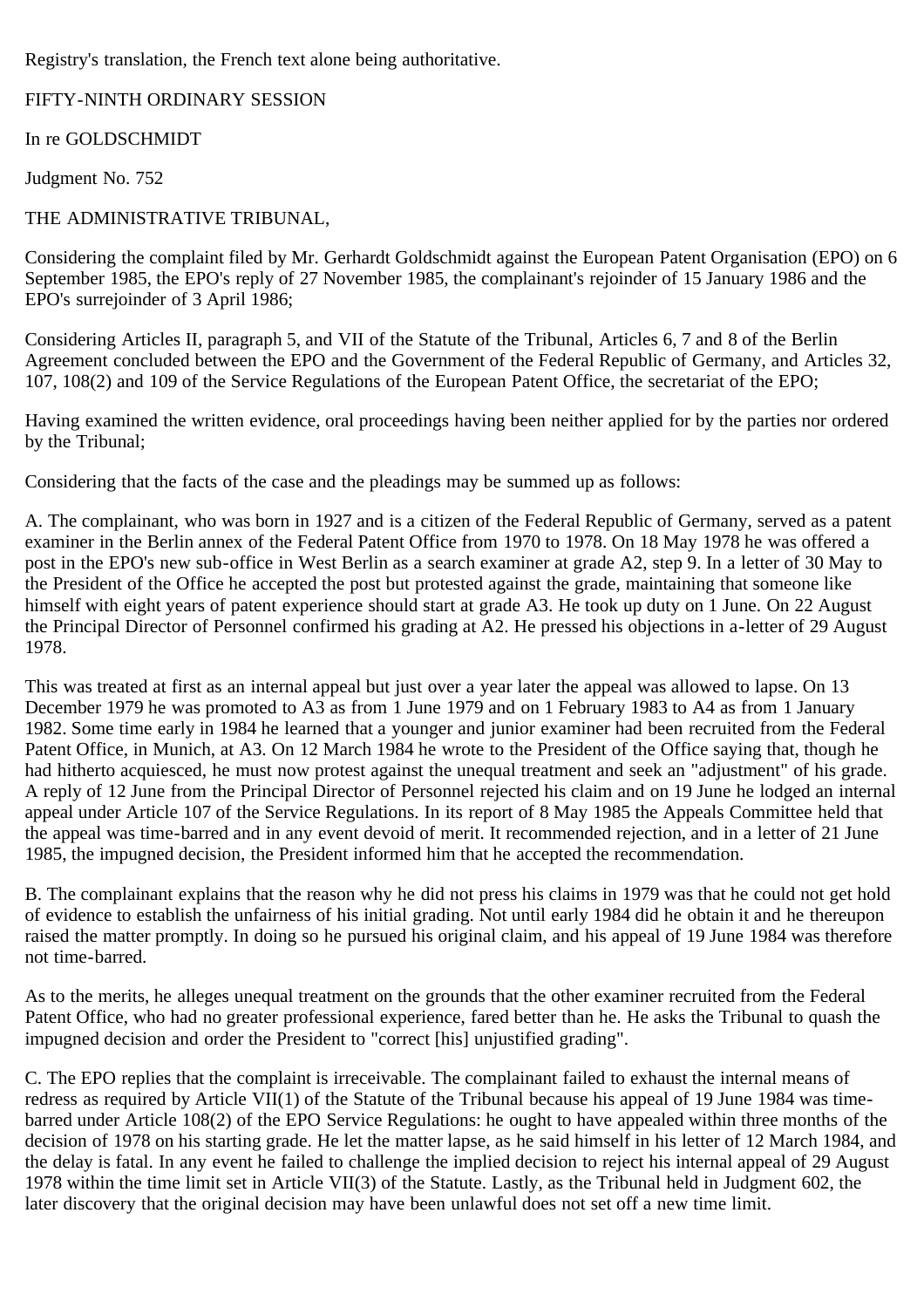The complaint is also unfounded. There was no breach of equal treatment because the other examiner was in a different position both in fact and in law. The complainant came from the Berlin annex of the Federal Patent Office and was appointed under the special provisions -- Articles 6, 7 and 8 -- of the Berlin Agreement between the EPO and the Federal Government; the other examiner was in Munich and covered by the ordinary provisions of the Service Regulations on recruitment. The EPO submits that the special provisions of the Agreement were correctly applied in determining the complainant's starting grade. But they applied only to recruitment: as to promotion the complainant is covered by the Service Regulations, was promoted to A3 as soon as he qualified, and in that respect has been put on a par with all other EPO staff.

D. The complainant rejoins that what he wants is not a change in his starting grade -- he did not ask for that in his internal appeal of 12 March 1984 -- but compensation for the "unjustifiable difference" in pay between his own grade and the other examiner's, which he puts at some 600 Deutschmarks a month. Since what he is challenging now is the inequality of treatment and that inequality is continuing there was no time bar to his appeal and his complaint is receivable.

Repeating his submissions on the merits, he demands a "satisfactory adjustment" to remove the inequality as from 1 January 1980. He claims an "acceptable equal grade with the other employee" as from that date, interest at 10 per cent a year on the sums due and 3,000 Deutschmarks as costs.

E. In its surrejoinder the EPO observes that the complainant has failed to address its pleas either on receivability or on the merits. It enlarges on those pleas, maintaining that what the complainant is really asking for is a change in his grade in the early years of his employment in the EPO. The matter has been closed for years since he failed to pursue his claims in time.

## CONSIDERATIONS:

## Receivability

1. The impugned decision of 21 June 1985 rejected the complainant's internal appeal of 19 June 1984 "as timebarred and, subsidiarily, as devoid of merit", on the unanimous recommendation made by the Appeals Committee in its report of 8 May 1985.

The Tribunal will first rule on the EPO's plea that the complaint is irreceivable because the internal appea1 was out of time. Under Article VII(1) of the Statute of the Tribunal a complaint shall not be receivable unless the internal means of redress have been exhausted. In this instance the Service Regulations provide, in Article 108(2), that the internal appeal shall be lodged within three months, the time limit to be reckoned as prescribed in 108(3).

2. On 30 May 1978 the complainant accepted an offer of a post in the EPO's Berlin sub-office but he objected to his grading, A2, step 9, on the grounds that it should be A3. On 22 August the Principal Director of Personnel informed him that his claim was rejected. In a letter of 29 August the complainant said he could not accept the reasons for the rejection. The Administration had to decide whether to treat that letter as an internal appeal, and it did so decide on 9 November 1979, or over a year later. But by a minute of 22 November 1979 the Personnel Department in Munich informed it that the complainant had stated orally he did not wish to pursue the matter.

The minute plainly fails to meet the requirements set in Article 32(1) and (3) of the Service Regulations for the filing of a document in the staff member's file and may therefore not be cited against him. But quite apart from the complainant's oral statement it appears that, though there was no express decision on the internal appeal within the meaning of Article 109(1), there was an implied one to reject it under 109(2). The complainant was therefore free to file a complaint with the Tribunal, in accordance with 109(3), within the time limit set in Article VII(3) of the Statute of the Tribunal.

3. On 13 December 1979 he was promoted to A3 as from1 June 1979 and on 1 February 1983 to A4 as from 1 January 1982.

By a letter of 12 March 1984 he repeated his objections to his original grading, having discovered that another staff member he alleged to be in the same position as himself had fared better. On 12 June 1984 the Principal Director of Personnel rejected his objections, he filed an internal appeal on 19 June 1984, and the EPO rejected the appeal in a final decision of 21 June 1985, the one he now impugns.